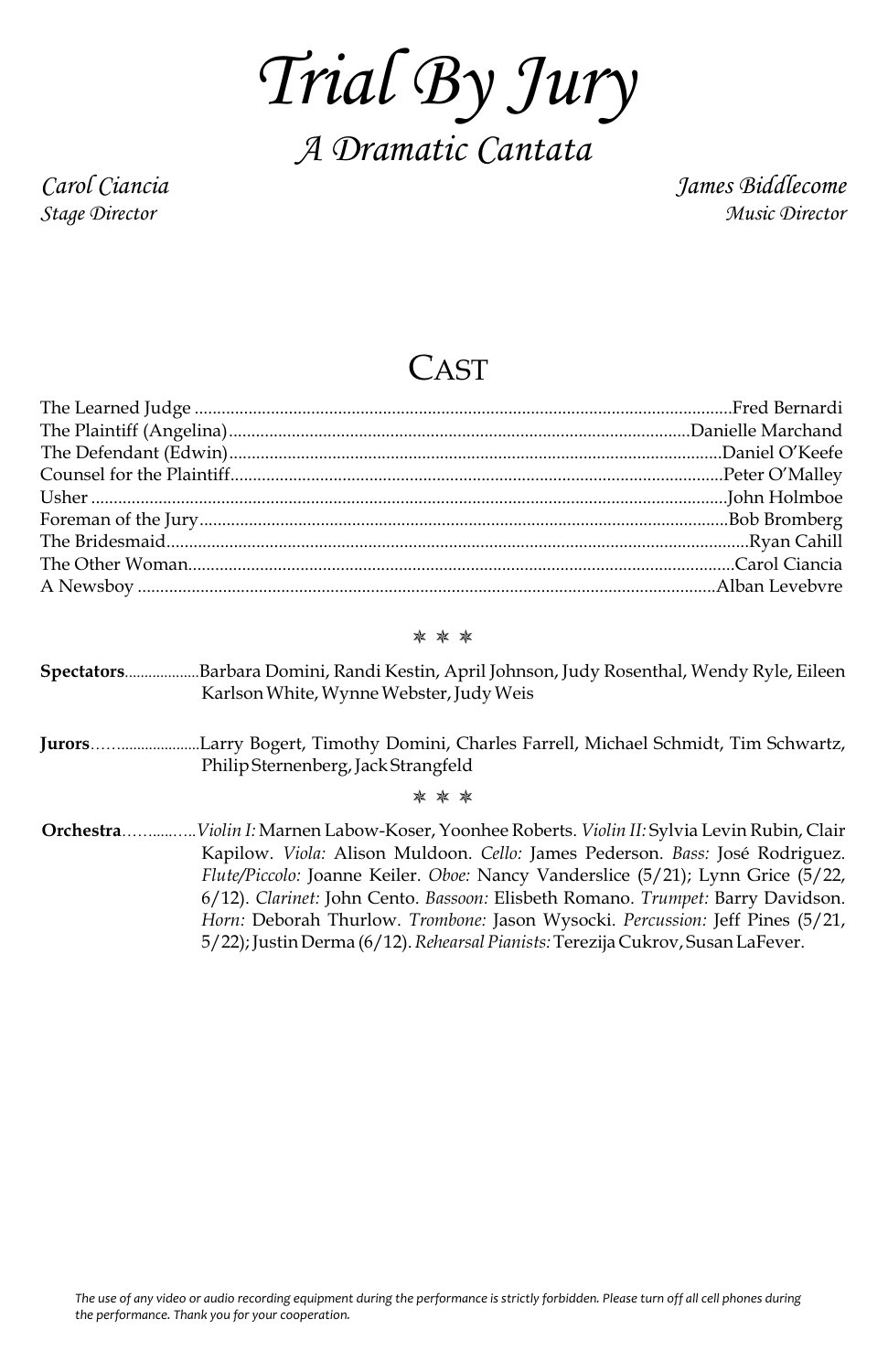*Musical Numbers*

Scene - *A Court of Justice*

| 2 When first my old, old love I knew Defendant, Usher and Ensemble              |  |
|---------------------------------------------------------------------------------|--|
|                                                                                 |  |
| 4 When I, good friends, was called to the BarJudge and Ensemble                 |  |
| 5 Swear thou the Jury!Counsel, Usher, Defendant, Judge and Jury                 |  |
| 6 Where is the Plaintiff?Counsel, Usher, Bridesmaid and Plaintiff               |  |
| 7 Oh, never, never, neverJudge, Foreman, Plaintiff, Usher, Jury and Ladies      |  |
|                                                                                 |  |
|                                                                                 |  |
|                                                                                 |  |
|                                                                                 |  |
| 11 That seems a reasonable proposition Judge, Counsel, Jury, Usher and Ensemble |  |
|                                                                                 |  |
|                                                                                 |  |
|                                                                                 |  |